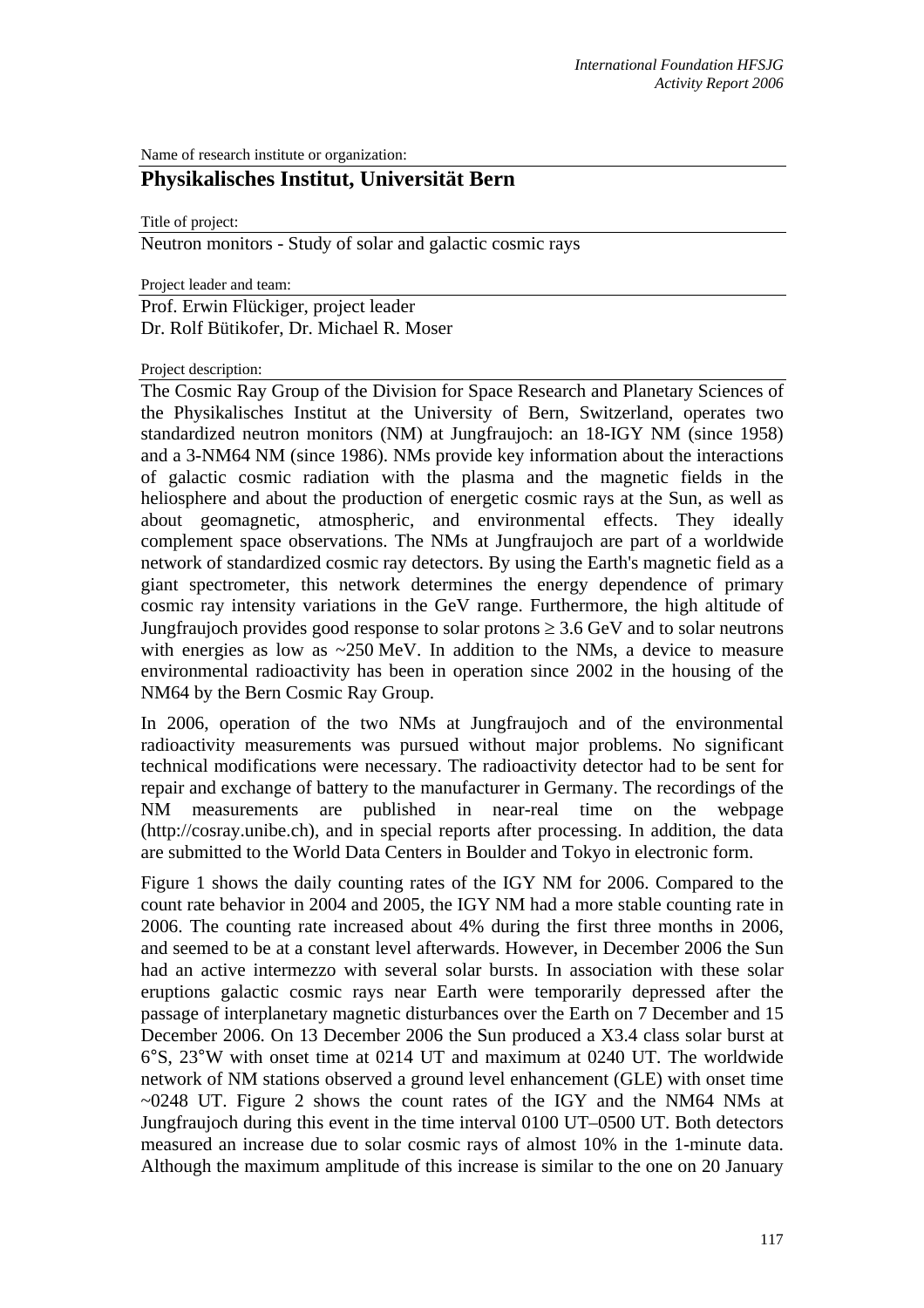2005, the solar cosmic ray flux during the maximum phase on 13 December 2006 near Earth was smaller by at least two orders of magnitude at the rigidity of ~1 GV. In addition, the count rates of the Jungfraujoch NMs reached the pre-event level on 13 December 2006 only about 20 minutes after the event onset, whereas during the GLE on 20 January 2005 the count rate was at an increased level over ~10 hours. A hard energy spectrum during the maximum phase of the GLE on 13 December 2006 is the main the reason that the Jungfraujoch NMs observed again an increase of almost 10% in the 1-minute data. The direction of interplanetary magnetic field lines during this event were close to to the nominal direction of the interplanetary magnetic field (IMF). Because solar cosmic rays follow the IMF lines, NMs with line of sight in the direction of the IMF can detect solar cosmic ray particles. During the GLE on 13 December 2006 the location at Jungfraujoch was ideal to detect solar cosmic rays with energies ≥3.5 GeV. At present a detailed analysis of the NM network measurements during the GLE on 13 December 2006 is in progress.



Figure 1: Relative pressure corrected daily counting rates of the IGY neutron monitor at Jungfraujoch for 2006.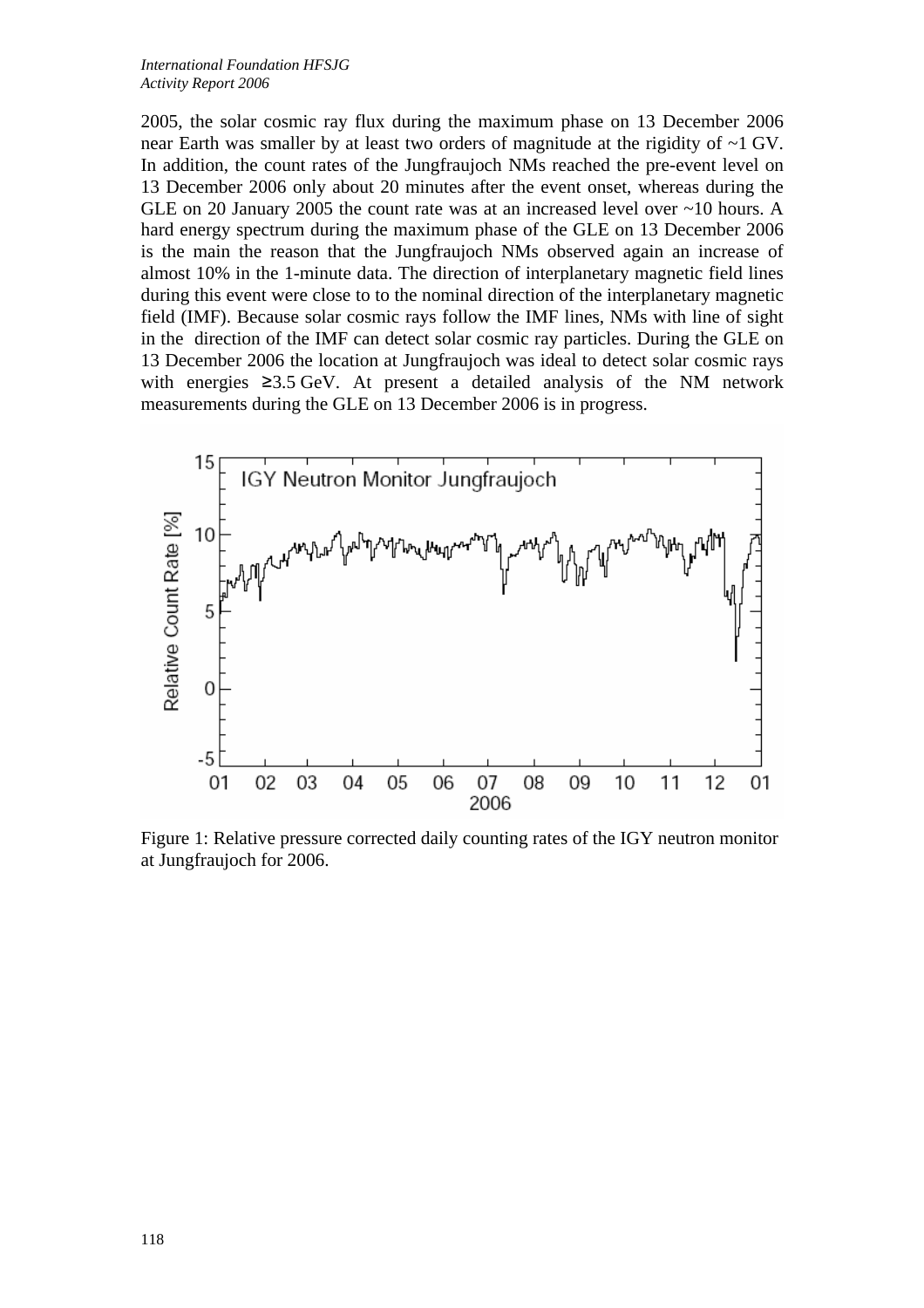

Figure 2: Relative pressure corrected 1-minute counting rates of the IGY (top) and the NM64 (bottom) neutron monitor at Jungfraujoch for 13 December 2006, 0100- 0500 UT.

Key words:

Astrophysics, cosmic rays, neutron monitors; solar, heliospheric and magnetospheric phenomena